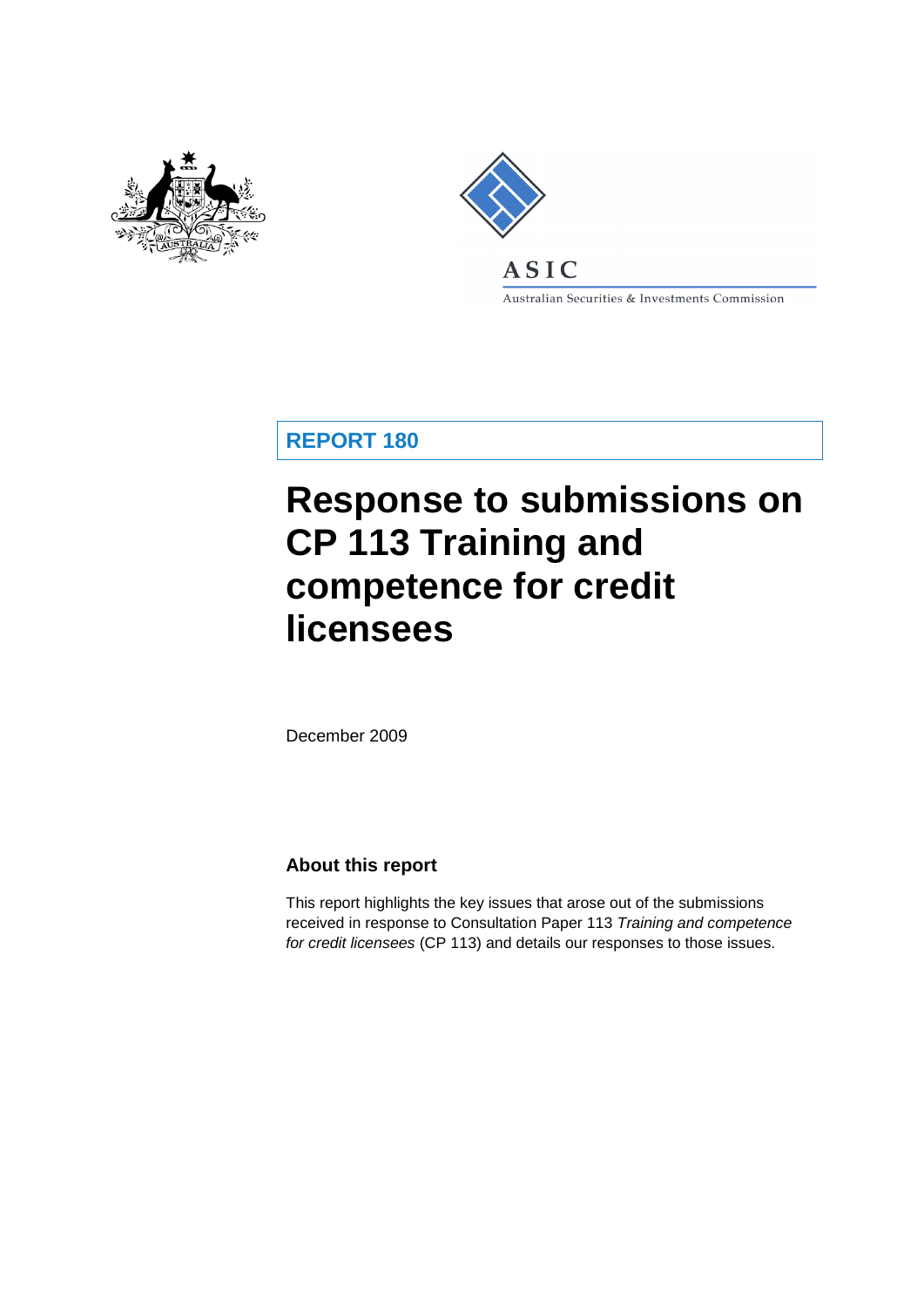#### **About ASIC regulatory documents**

In administering legislation ASIC issues the following types of regulatory documents.

**Consultation papers**: seek feedback from stakeholders on matters ASIC is considering, such as proposed relief or proposed regulatory guidance.

**Regulatory guides**: give guidance to regulated entities by:

- explaining when and how ASIC will exercise specific powers under legislation
- explaining how ASIC interprets the law
- describing the principles underlying ASIC's approach
- giving practical guidance (e.g. describing the steps of a process such as applying for a licence or giving practical examples of how regulated entities may decide to meet their obligations).

**Information sheets**: provide concise guidance on a specific process or compliance issue or an overview of detailed guidance.

**Reports**: describe ASIC compliance or relief activity or the results of a research project.

#### **Disclaimer**

This report does not constitute legal advice. We encourage you to seek your own professional advice to find out how the credit legislation and other applicable laws apply to you, as it is your responsibility to determine your obligations.

This report does not contain ASIC policy. Please see Regulatory Guide 206 *Credit licensing: Competence and training* (RG 206).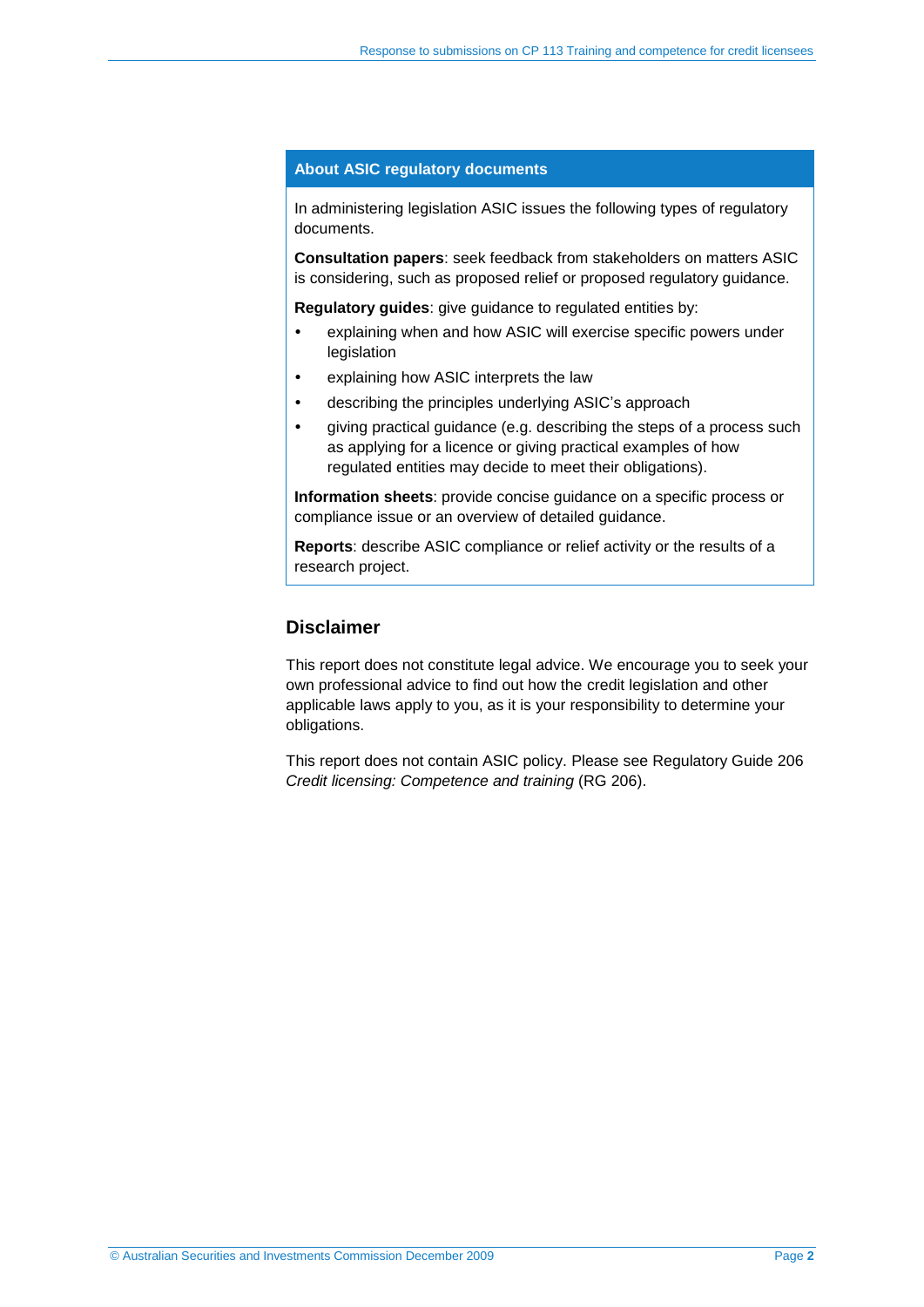# **Contents**

| A       |                                                            |  |
|---------|------------------------------------------------------------|--|
| в       | How ASIC should assess organisational competence6          |  |
| C       | Qualifications and experience requirements for responsible |  |
| D       | Responsible managers whose credit role is incidental12     |  |
| E.<br>F | Training requirements for financial planners who advise on |  |
| G       |                                                            |  |
|         |                                                            |  |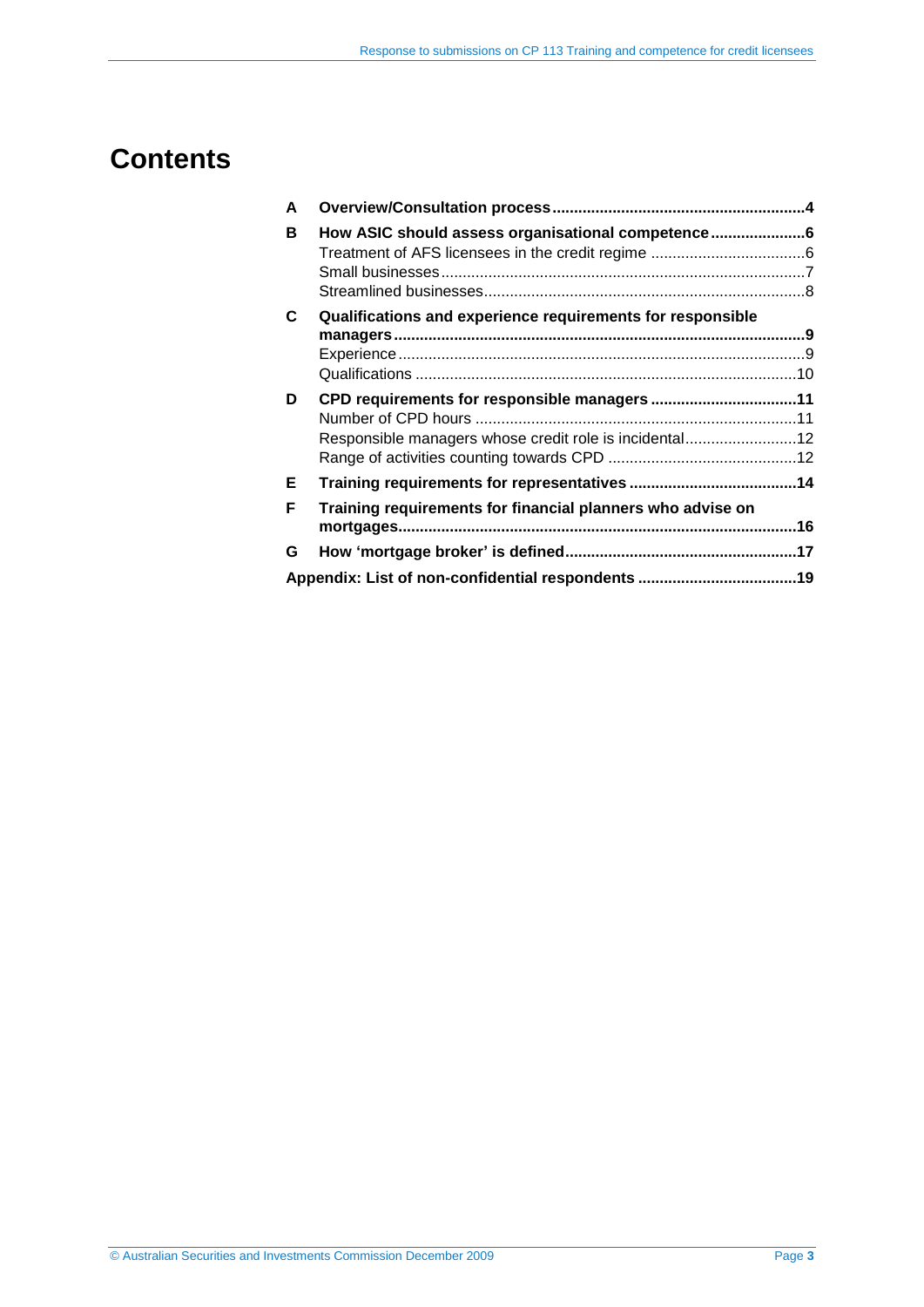# <span id="page-3-0"></span>**A Overview/Consultation process**

1 Under the *National Consumer Credit Protection Act 2009* (National Credit Act), a credit licensee must maintain their organisational competence, and ensure that their representatives are adequately trained and competent, to engage in the credit activities authorised by their licence: see s47(1)(f) and s47(1)(g). In Consultation Paper 113 *Training and competence for credit licensees* (CP 113), we consulted on proposals relating to how we would assess whether credit licensees are competent to provide the credit activities they are licensed to provide. We also consulted on how credit licensees should ensure that their representatives are suitably trained and competent to engage in the role they are required to perform.

Note: All section references in this report are to the National Credit Act.

- 2 The proposals were formulated to provide certainty for credit licensees about the requirements in qualifications and experience they must meet, and flexibility to take into account the wide variety of roles that exist in the credit industry.
- 3 CP 113 divided proposals between:
	- organisational competence; and
	- representative training.
- 4 This report highlights the key issues that arose out of the submissions we received in response to CP 113 and our responses to those issues. Sections [B–](#page-5-0)[D](#page-10-0) cover the issues relating to organisational competence, while Sections E[–G](#page-16-0) cover the issues relating to representative training.
- 5 This report is not meant to be a comprehensive summary of all responses received. It is also not meant to be a detailed report on every question from CP 113. We have limited this report to the key issues.
- 6 For a list of the non-confidential respondents to CP 113, see the Appendix. Copies of these submissions are on the ASIC website at www.asic.gov.au/cp under CP 113.

### **Responses to consultation**

7 We received 25 responses to CP 113 from a wide variety of sources including mortgage broking businesses, industry bodies, banks, training organisations and financial planning businesses. We are grateful to respondents for taking the time to send us their comments.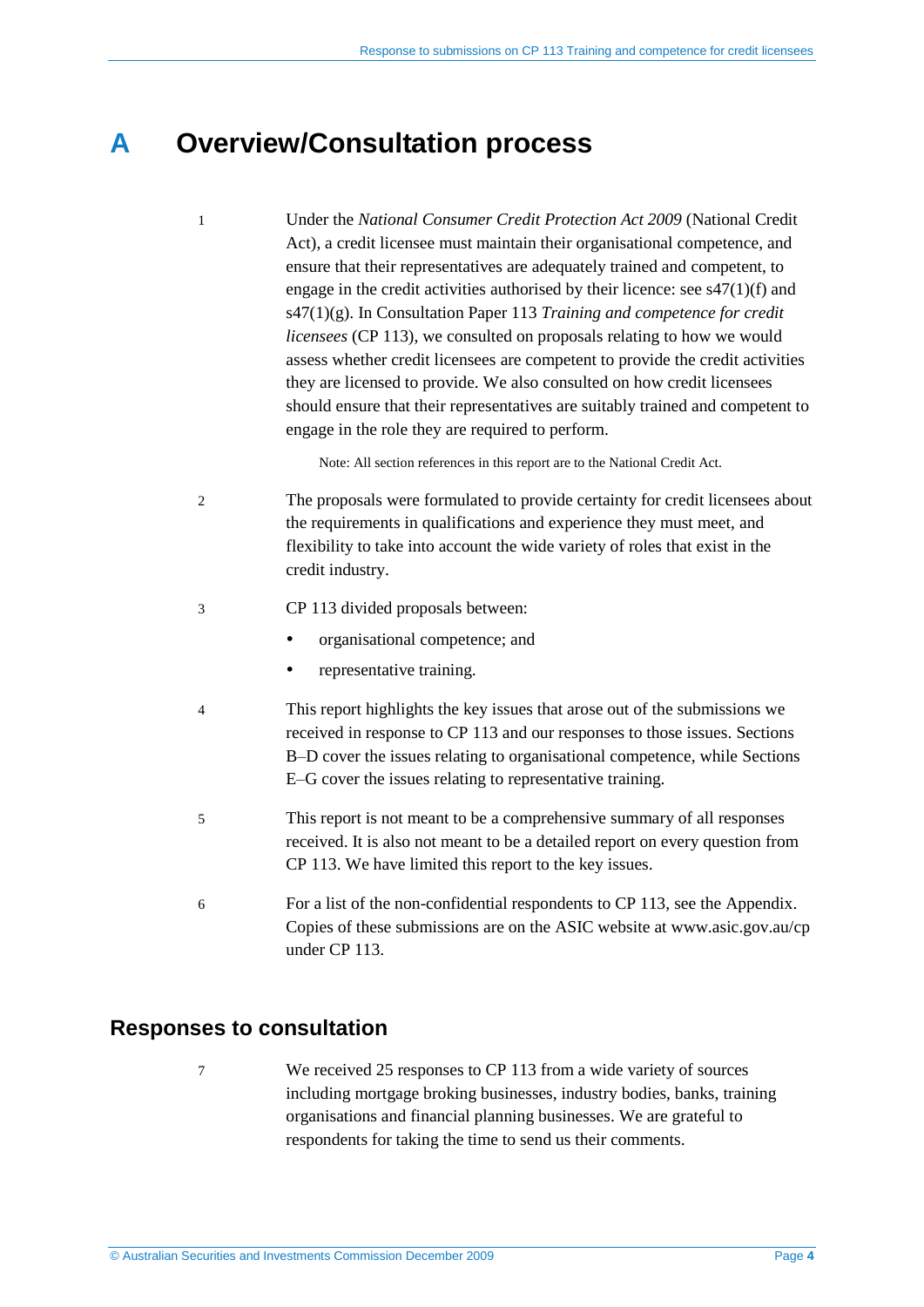8 The majority of the submissions were generally supportive of ASIC's proposals relating to organisational competence and representative training. We have therefore decided to proceed with the publication of our regulatory guide based on these proposals, with some small modifications to take into account some of the concerns raised in the submissions. Our finalised regulatory guide is Regulatory Guide 206 *Credit licensing: Competence and training* (RG 206).

#### 9 The main issues raised by respondents related to:

- how ASIC should assess organisational competence;
- the requirement for responsible managers to have two years relevant problem-free experience and a qualification;
- the number of continuing professional development (CPD) hours required per year for responsible managers;
- the training requirements for representatives;
- the training required for financial planners who advise on mortgages; and
- the definition of 'mortgage broker'.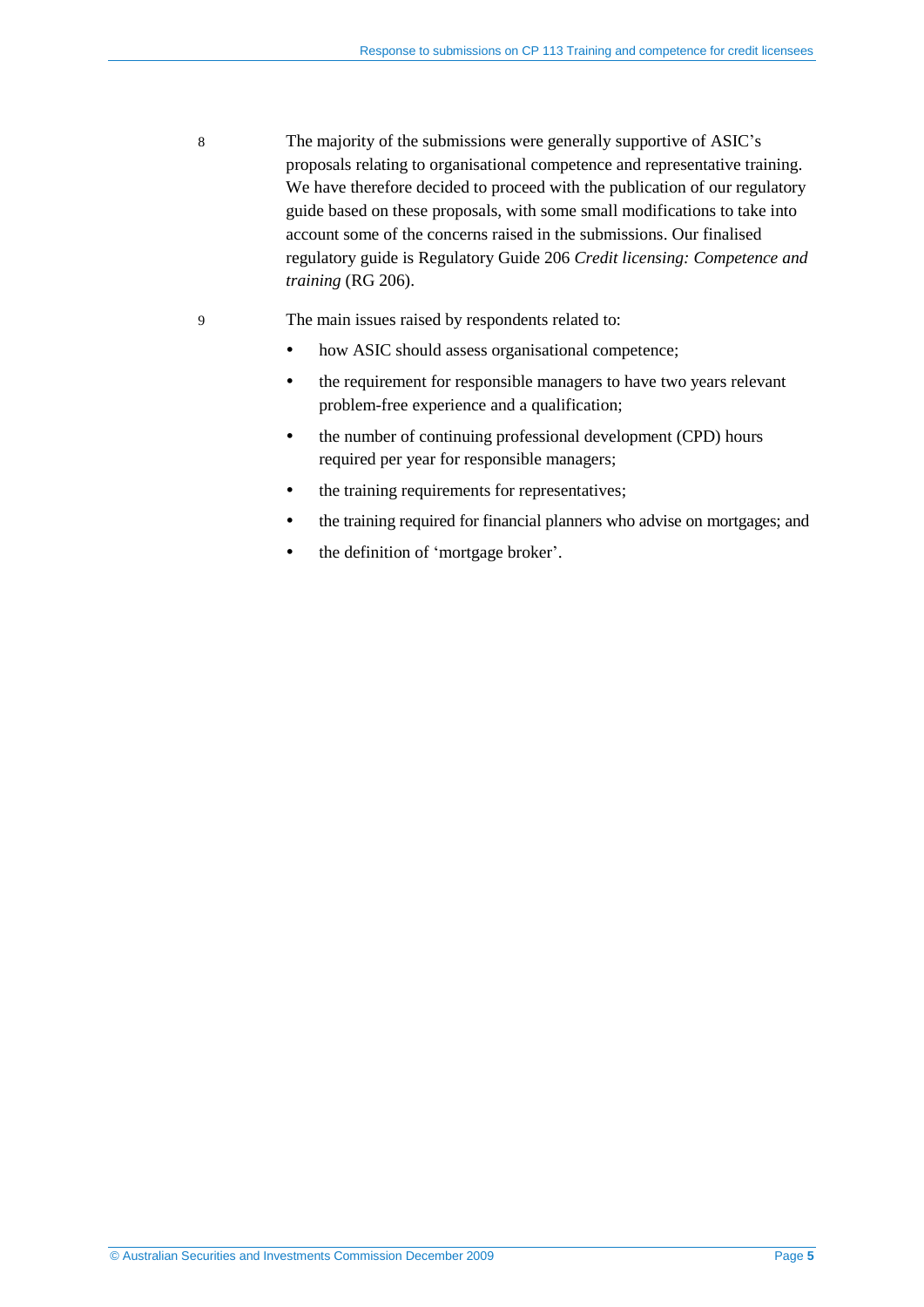# <span id="page-5-0"></span>**B How ASIC should assess organisational competence**

#### **Key points**

Submissions were generally supportive of our proposal to assess organisational competence by looking at the qualifications and experience of responsible managers.

Some respondents suggested that Australian financial services (AFS) licensees should be able to rely on their proof of organisational competence under the AFS regime to establish competence for the credit regime.

Other respondents expressed concern about how the proposal would work in relation to small businesses.

Respondents who will automatically be granted a credit licence under streamlining provisions were concerned about whether it was appropriate to require them to meet these obligations.

10 In CP 113, we proposed to assess organisational competence by looking at the qualifications and experience of the people in the organisation required to meet the 'fit and proper' test (as set out in s37(2)(h)), or a subset of these people. Submissions were generally supportive of this approach. We proposed to refer to these people as 'key people'. Following feedback received during the consultation period, we have decided that it will cause less confusion if we refer to these individuals as 'responsible managers' to correspond with the terminology used in the AFS regime. However, this is merely a terminology change as the model we are proposing to use is still the same. Consequently, throughout the rest of this report, we will use the term 'responsible managers' instead of the term 'key people' that was used in CP 113.

### <span id="page-5-1"></span>**Treatment of AFS licensees in the credit regime**

- 11 Some respondents expressed the view that the approach used in the AFS licensing regime, where licensees were able to nominate responsible managers, was a more appropriate system for ASIC to use in assessing organisational competence.
- 12 Some respondents stated that AFS licensees should be able to rely on proof of their AFS organisational competence to establish competence for the credit regime. They submitted that the AFS regime is already rigorous and it is an unnecessary level of duplication to require people who operate in both regimes to again prove their organisational competence when they have already done so to obtain their AFS licence.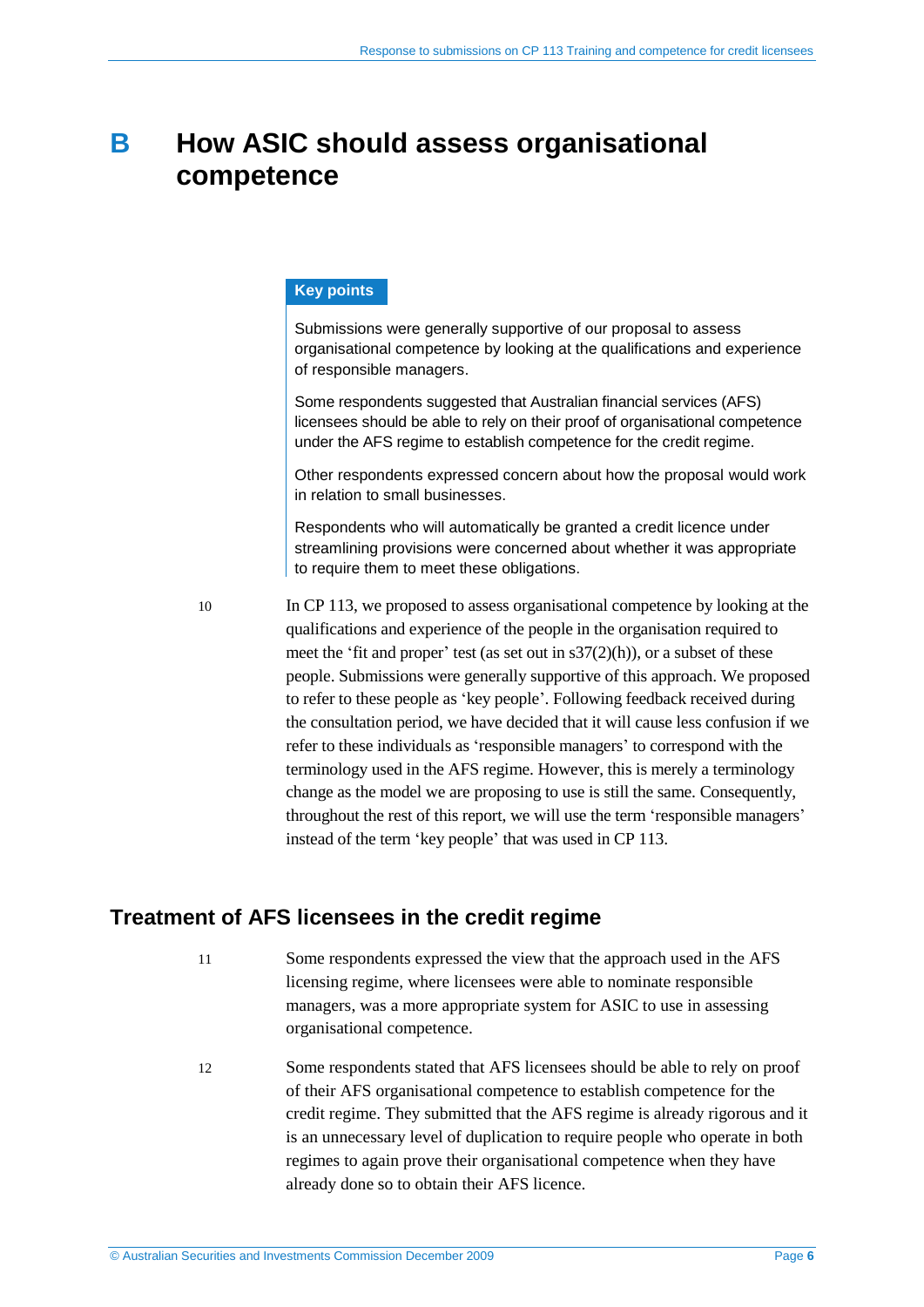#### *ASIC's response*

While there may be synchronicities in businesses that involve both AFS and credit licensees, where their responsible managers will be the same and their qualifications and experience will also be sufficient for both regimes, we do not believe this will always be the case. We therefore consider it is appropriate to treat the two regimes separately and to require applicants who hold AFS licences to prove the competence of their responsible managers for the credit regime.

We have, however, simplified the licensing process for AFS licensees with sections of the application automatically being prefilled from data already provided through existing systems.

### <span id="page-6-0"></span>**Small businesses**

13 Some feedback suggested that ASIC's proposal to use the people identified by the 'fit and proper' test as a basis for assessing organisational competence was an approach better suited to larger entities with multiple staff rather than smaller independent operators. The concern was that small business owners would regard their sole staff member as being the responsible manager in their business even though it was unlikely that such a staff member would be able to make the lending decision. While these staff members would probably be involved in all the credit-checking activities of the consumer, the final decision would remain with the owner. The concern was that the rigidity of the list in s37 that defines the people who need to meet the 'fit and proper' test could result in staff members of small entities being caught if they hold the title of senior manager, when in reality only the small business owners would make significant decisions.

14 One submission highlighted two scenarios where the people identified in the 'fit and proper' test would not be appropriate in terms of assessing their training:

- (a) when a business is family run and is owned through a family trust—if the trustee is a professional trustee, they may have nothing to do with the operation of the business; and
- (b) when a business is family run and owned by a family company where the directors may be the husband, children or similar—it may not always be the case that these people would be appropriate as responsible managers.

#### *ASIC's response*

We have clarified in RG 206 that in small businesses, such as those with only a couple of employees, we expect the responsible manager to be the person ultimately responsible for making the decisions in providing the credit activities of the business—that is, the owners of the business (rather than their employees), if they are the ones who approve all the decisions.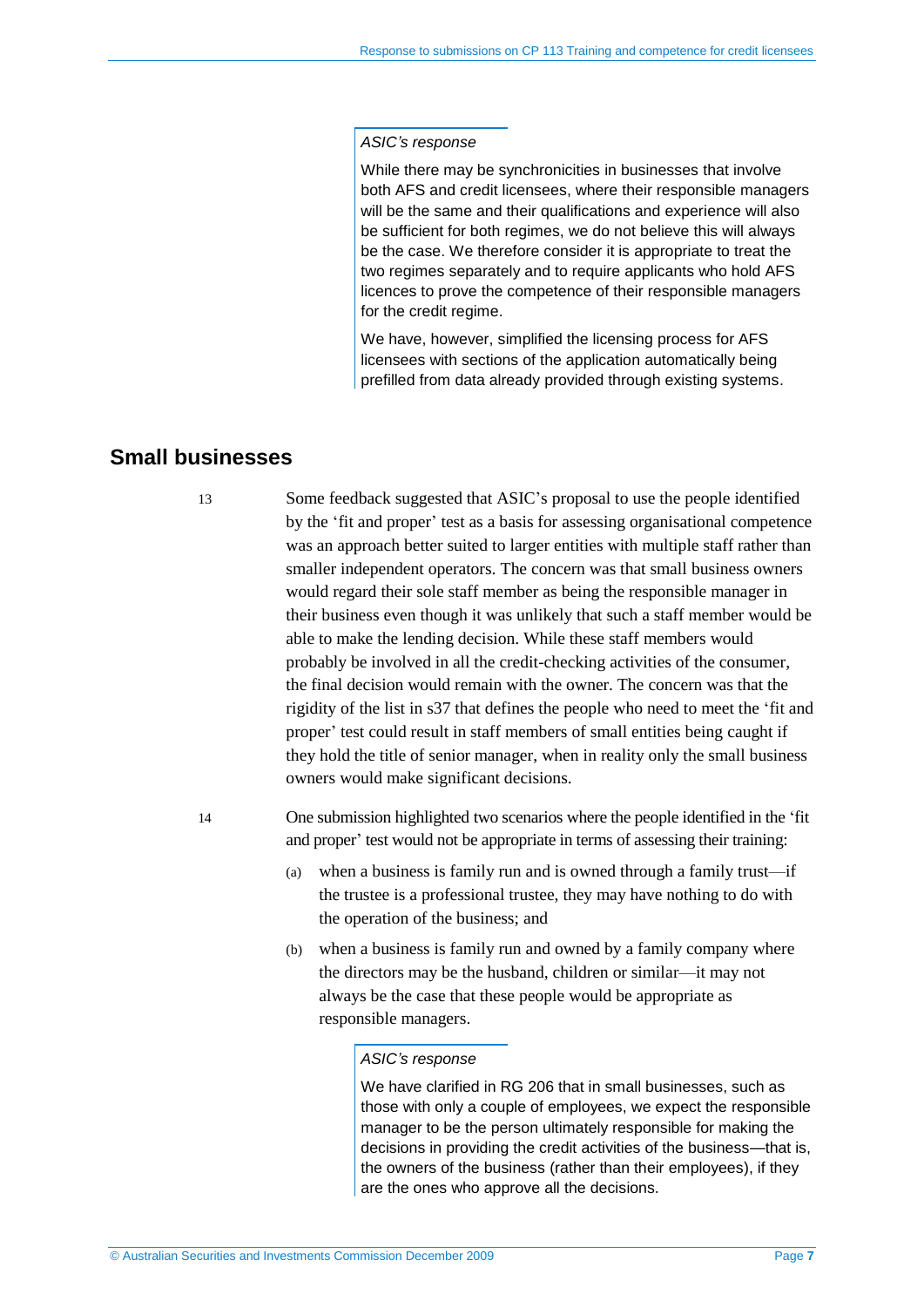We have also clarified that the responsible managers in the business must be those who are involved in the day-to-day decisions relating to credit activities, not those people who have nominal control of the business but are not involved in the operation of the business.

### <span id="page-7-0"></span>**Streamlined businesses**

15 The Australian Bankers' Association (ABA) noted that s37, which contains the 'fit and proper' test, explicitly does not apply to authorised deposittaking institutions (ADIs). This is in recognition of the fact that banks are subject to the 'fit and proper' organisational competence obligation imposed by the Australian Prudential Regulation Authority (APRA) and set out in Australian Prudential Standard 520 (APS 520). The ABA stated therefore that, as the s37 test did not apply to banks, they should not have to comply with ASIC's proposed requirements for demonstrating organisational competence. The ABA was concerned that, if its understanding was not correct and the test should also apply to banks, it did not know which people ASIC intended to be named as 'responsible managers' in its organisations if it was the same as in the APS 520 model, these people would not be able to meet the 20 hours of CPD per year because they dealt with many other areas besides credit in their day-to-day decision-making processes.

#### *ASIC's response*

While ASIC must grant a credit licence to an ADI under s38, and so does not initially assess the ADI's organisational competence, the licence is granted on the basis that the ADI will comply with its obligations as a licensee. This includes meeting the organisational competence obligation on an ongoing basis. It is therefore appropriate that ADIs are required to meet this obligation in the same way as other licensees.

We have made it clear in RG 206 that in large organisations, such as ADIs, the responsible managers will be a subset of the people who need to meet the 'fit and proper' test, rather than the people who are responsible for the overall direction of the business that includes credit. In our view, this should ensure that it is the people who are most directly involved in decisions relating to credit activities that are bound by the requirements, rather than those identified for the purposes of APS 520 who tend to be board level individuals with responsibilities that encompass much more than credit. This should also mean that the proposed CPD requirement is not unnecessarily burdensome.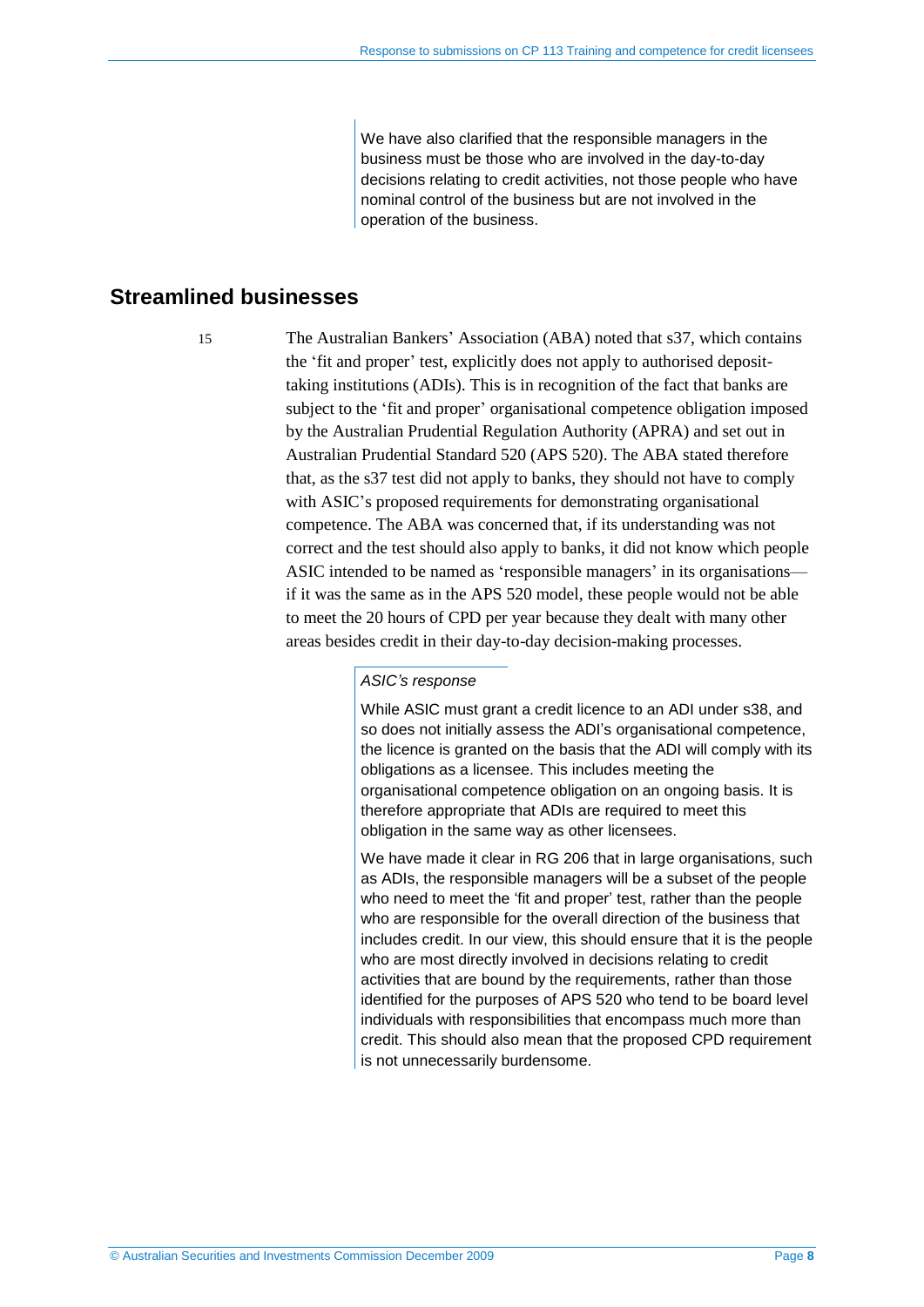# <span id="page-8-0"></span>**C Qualifications and experience requirements for responsible managers**

#### **Key points**

Most submissions were generally supportive of our proposal to require responsible managers to have at least two years relevant problem-free experience and a credit industry-specific qualification.

Several submissions stated the approach was too inflexible. They believed that extensive experience alone should be sufficient to qualify someone as a responsible manager.

16 In CP 113 we proposed to require responsible managers to have:

- at least two years relevant problem-free experience that is not marred by significant non-compliance issues; and
- a credit industry-specific qualification or a more general higher level qualification relevant to their role (e.g. a diploma or university degree).

### <span id="page-8-1"></span>**Experience**

17 Some submissions stated that the approach was too inflexible and people with extensive experience and no qualification should be able to be responsible managers. They thought that reliance on educational standards to demonstrate competence created a bias that devalues business experience as inferior to academic qualifications, and that educational standards cannot bring value to an industry that comprises businesses ranging from sole traders to highly complex banking organisations.

18 Some submissions did not support an approach that accepted extensive experience alone without a qualification. The view was that credit personnel work in highly structured environments that do not expose the individual to the full range of functions that the National Credit Act addresses. While a person may appear to have extensive experience, it is often only in relation to a narrow range of credit functions and responsibilities. Requiring a qualification to supplement experience provides comfort that the responsible manager has studied all the necessary areas of credit, even if their experience is limited to certain areas.

#### *ASIC's response*

We believe it is necessary to demonstrate both qualifications and experience to be a responsible manager because experience alone does not necessarily expose a person to the full range of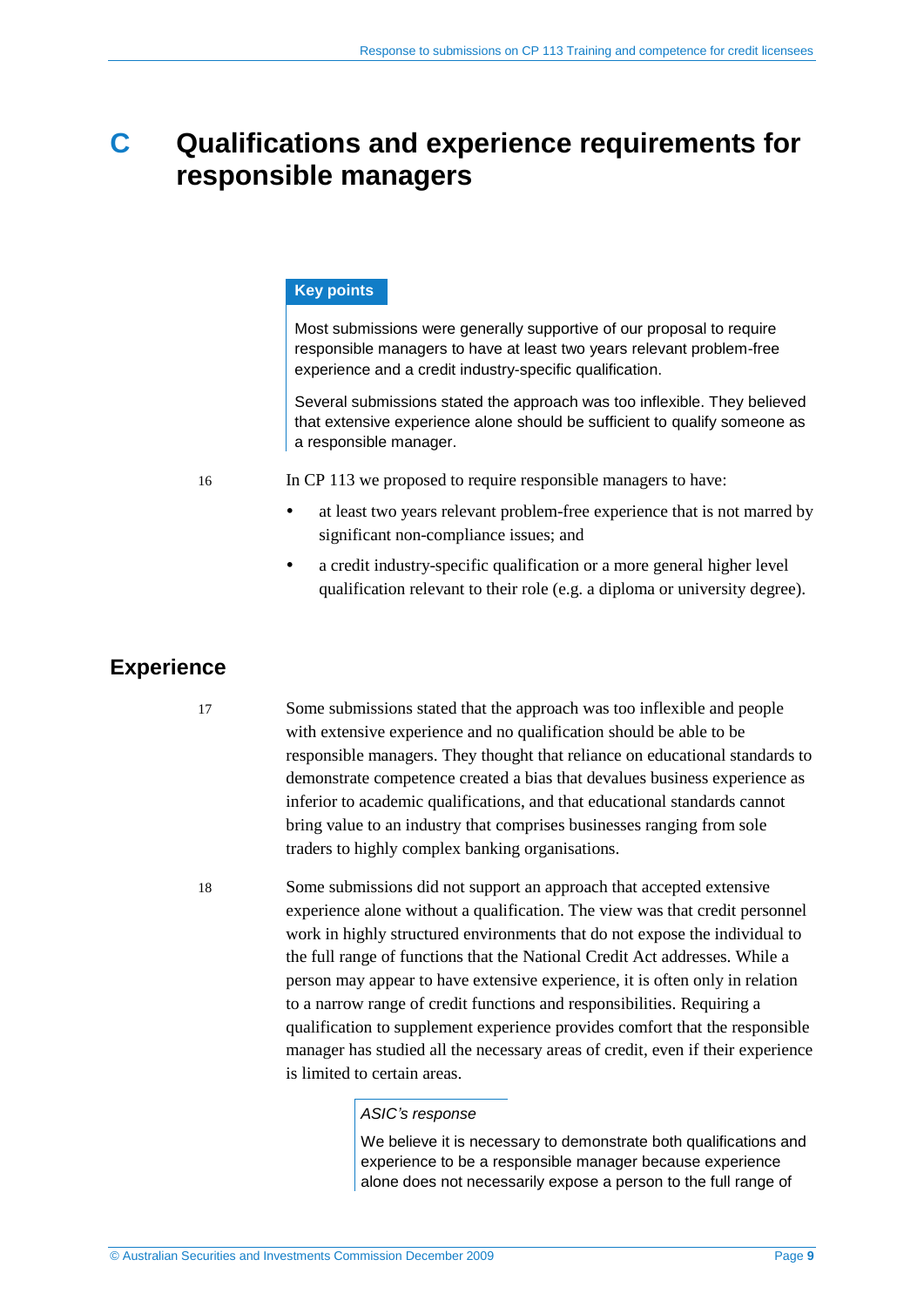knowledge they may be required to draw upon, while qualifications will ensure that key competencies necessary to perform a credit role will have been studied. We have therefore implemented our proposal in RG 206.

## <span id="page-9-0"></span>**Qualifications**

- 19 The majority of submissions were generally supportive of our approach. A few submissions expressed a wish to see more guidance and examples of what qualifications would be sufficient. We have drafted RG 206 to provide more examples of what qualifications are acceptable for different positions in the credit industry.
- 20 A few respondents considered that for small-sized organisations a Certificate IV level was an appropriate minimum qualification for responsible managers, but for medium-to-large organisations a higher level qualification should be required depending on how many employees a manager was responsible for or, alternatively, the value of the credit provided. It was thought that diplomas should be held by responsible managers in medium-sized organisations, while in large organisations, degrees should be held.
- 21 Concerns were also expressed about the impact of ASIC's proposal on small businesses. One respondent pointed out that educational courses cost over \$1000, and at the smaller end of the market, small businesses would often have two responsible managers out of a small number of staff. With the cost of training, registration, external dispute resolution, professional indemnity insurance and other licensing requirements, the submission estimated that costs for some credit licensees could be in excess of \$20,000 in the first year of operation.
- 22 Some respondents expressed the view that responsible managers should have at least diploma level qualifications as per the AFS regime. They considered that, even if these qualifications do not currently exist for all types of responsible managers, there are existing competencies that could be developed into a diploma of financial services qualification with the assistance of an education provider.

#### *ASIC's response*

We believe our proposal to require at least a Certificate IV in a credit-specific qualification, or a higher general qualification in a relevant field, is appropriate. We note that this is a minimum requirement and we expect that businesses can determine for themselves if they should require higher level qualifications from their responsible managers. We have therefore implemented our proposal in RG 206.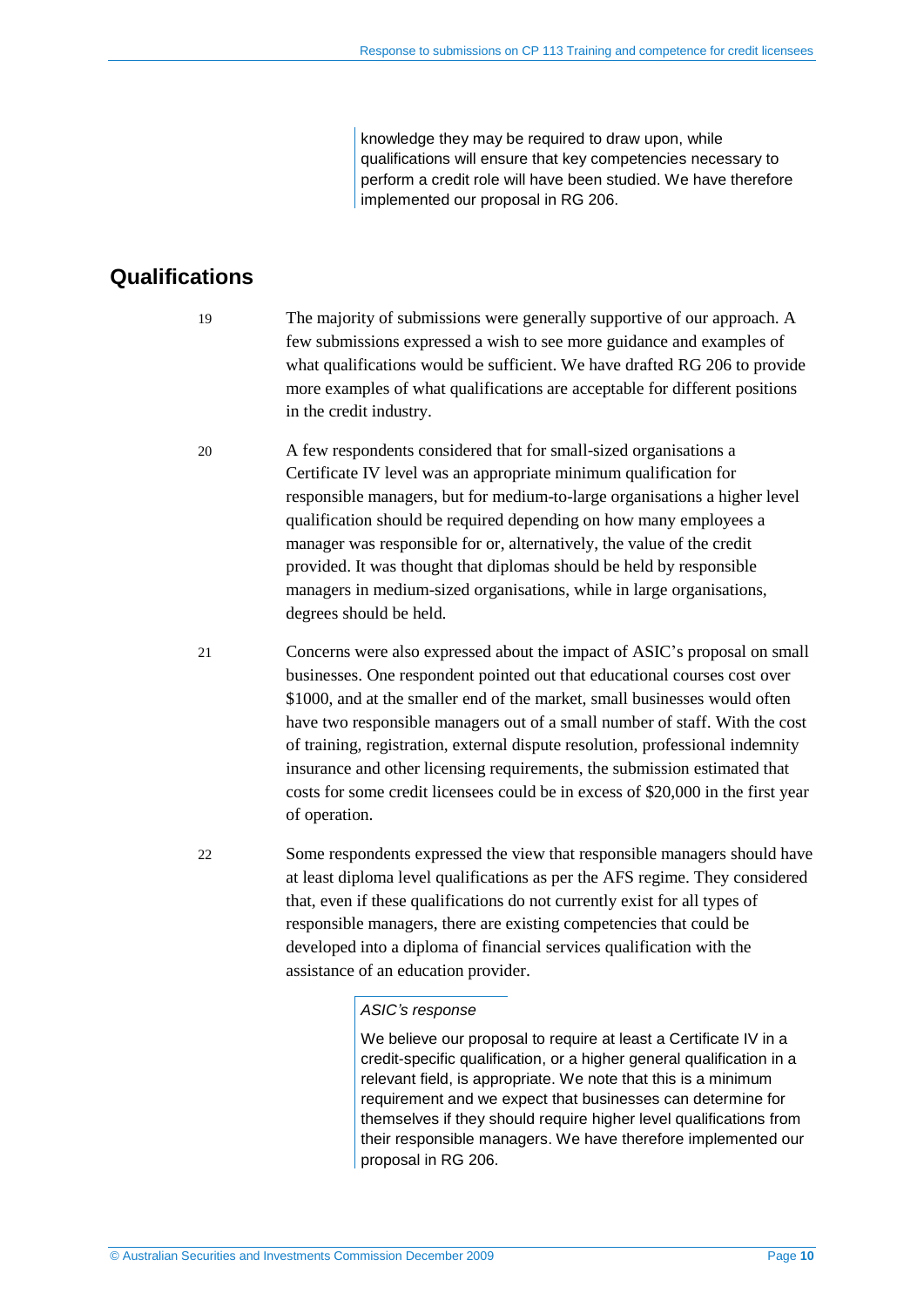# <span id="page-10-0"></span>**D CPD requirements for responsible managers**

#### **Key Points**

Submissions received from mortgage brokers indicated that they were generally comfortable with our proposal to require 20 hours of CPD per year from responsible managers.

Submissions representing small businesses considered the proposal too burdensome.

One respondent thought 20 hours would be excessively burdensome for credit licensee responsible managers whose credit advice was incidental to or an occasional part of the business.

Some respondents thought that the range of activities that could count towards CPD should be increased.

23 In CP 113, we proposed that a credit licensee's responsible managers should undertake 20 hours of CPD per year. We also proposed that this would be set out in a licence condition which would require licensees to keep a record of the CPD activities undertaken by their responsible managers each year.

### <span id="page-10-1"></span>**Number of CPD hours**

24 Submissions from mortgage brokers indicated that they were generally comfortable with this proposal. Other small businesses thought the proposal was not useful and too burdensome, vastly exceeding what is required of other professionals such as lawyers (who are required to complete 10 hours of CPD per year). One respondent noted that medical colleges require 30 hours of CPD per year, and so considered that 20 hours in the credit industry was too high, considering the level of technical expertise required for a responsible manager compared, for example, to a surgeon. The submission stated that the proposal was predicated on the resources available to big business and a geographic location that makes attendance at various forums possible. It asserted that the proposal was consequently biased against small businesses in remote areas. It queried, for example, what subject matter could justify a total of 20 CPD hours per year for debt collectors.

#### *ASIC's response*

We consider that 20 hours is not an excessive amount of CPD to require from responsible managers, as we note that in other industry sectors between 10 and 30 hours appears to be standard. We have therefore implemented our proposal in RG 206. We acknowledge that it may be more difficult for people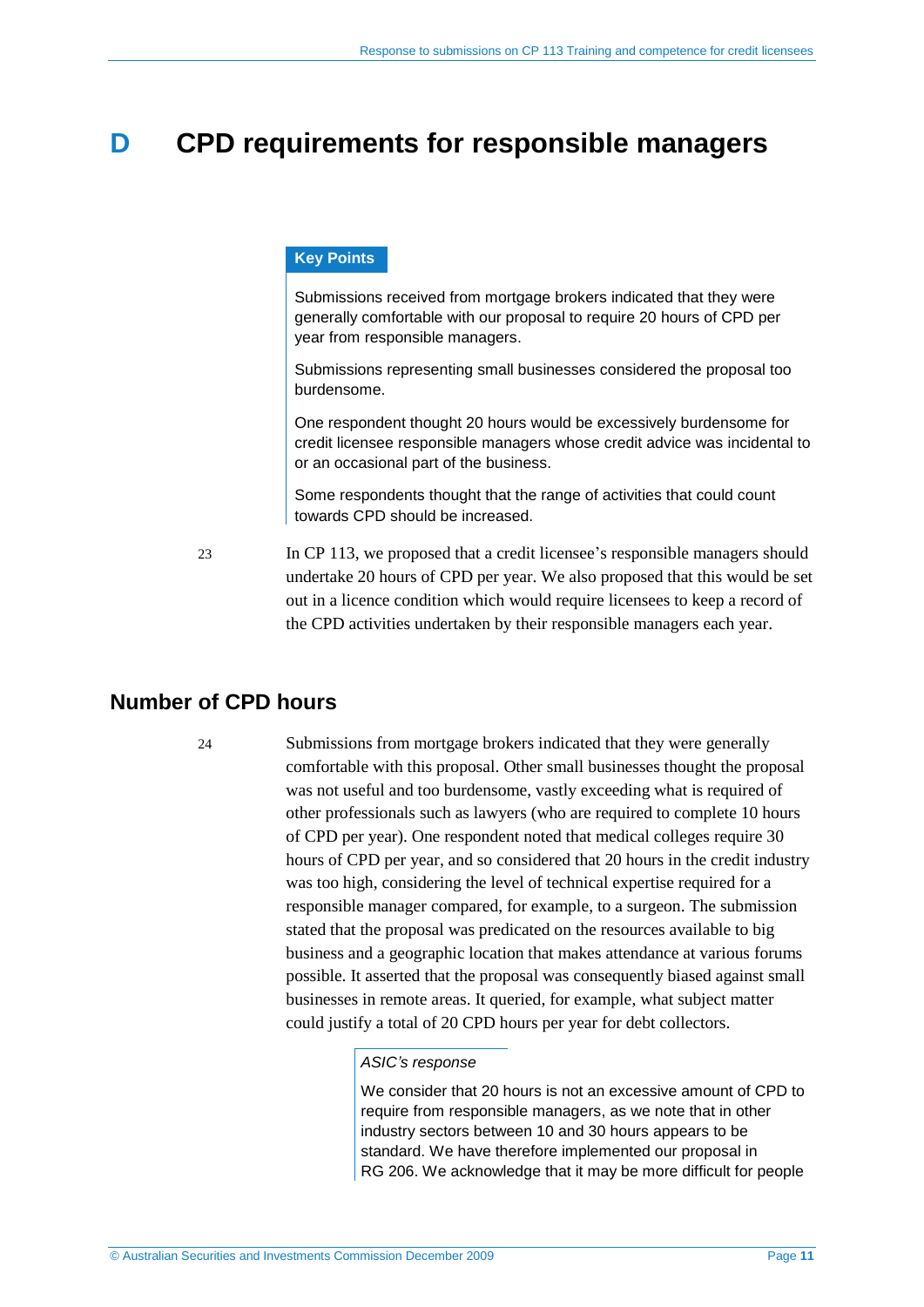located in remote geographical locations to access some of the training opportunities noted in CP 113, such as attending seminars and providing training. However, this is not an insurmountable obstacle. RG 206 notes that other activities, such as online training, viewing recordings of professional development training, and completing online quizzes are also acceptable methods for engaging in CPD training.

### <span id="page-11-0"></span>**Responsible managers whose credit role is incidental**

25 One respondent stated that 20 hours was excessively burdensome for responsible managers whose credit activities were incidental to or an occasional part of the wider financial planning business—they thought that four hours of CPD per year was more appropriate for businesses in their situation. Another submission thought it was more appropriate to let the licensee determine the appropriate level of CPD for their responsible managers.

#### *ASIC's response*

We consider it inappropriate for a responsible manager who manages the credit activities of a business to be required to only fulfil a proportion of the CPD requirement of other responsible managers merely because their responsibilities encompass more than just credit.

If they are responsible for the day-to-day management of the credit business, they should have a similar level of training to other responsible managers whose sole role is in relation to credit, otherwise this could result in the provision of a poorer quality of credit service to the consumer by 'part-time' responsible managers in comparison to 'full-time' responsible managers.

### <span id="page-11-1"></span>**Range of activities counting towards CPD**

26 Some respondents considered that the activities listed should be increased to attending seminars and conferences, viewing 'real time' DVDs of conferences and seminars, publishing articles or being a member of a relevant committee. They thought this would assist people who lived in rural or remote areas who would otherwise have practical difficulties attending the activities that could count towards CPD. They also thought ASIC should consider reducing the number of CPD hours required if the licensee was a member of a professional organisation, with the qualification that ASIC should have some oversight over who these professional associations were.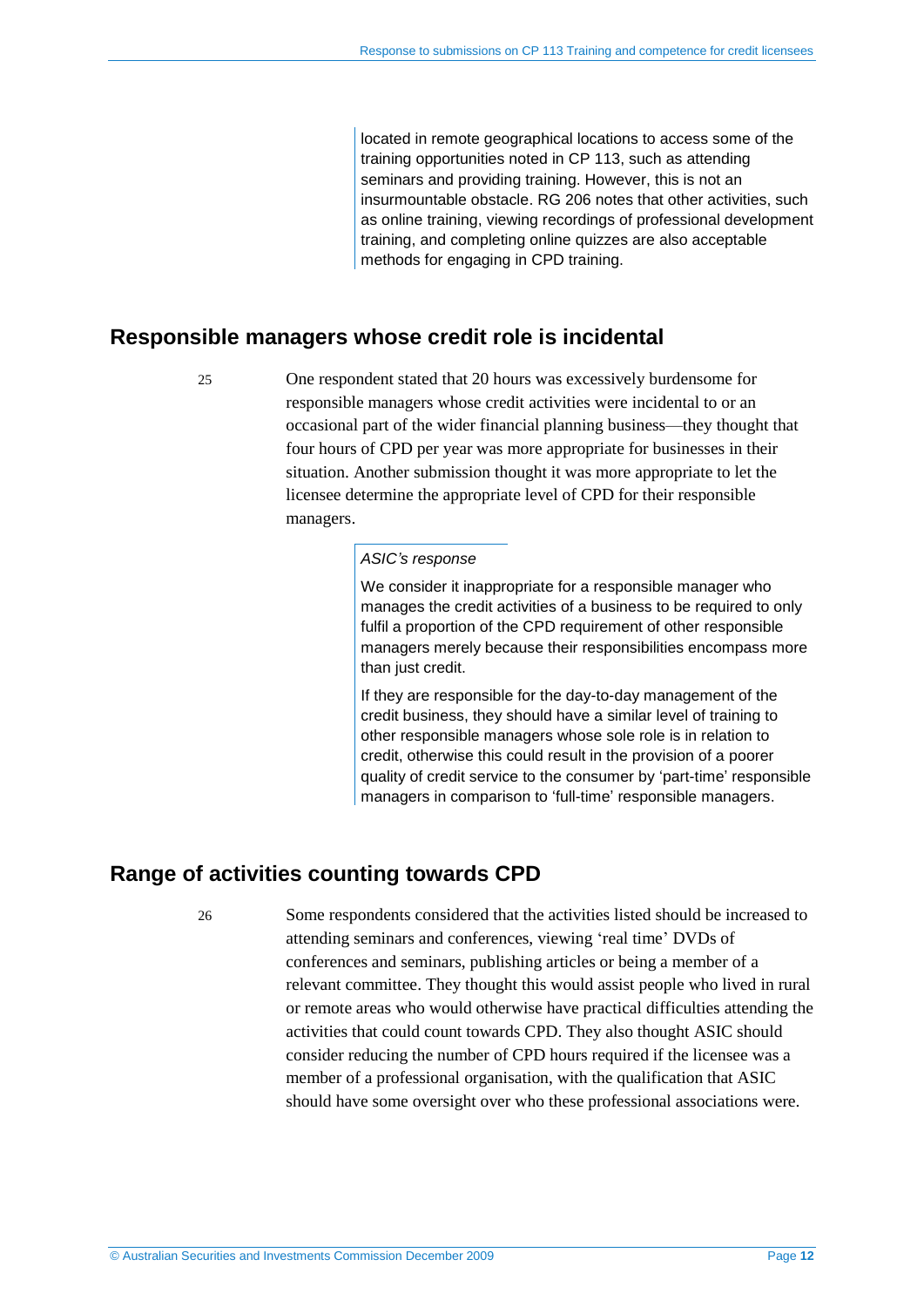#### *ASIC's response*

We agree that it would be beneficial to extend the activities that may count towards CPD and have therefore clarified this in RG 206.

We do not agree with the submission that people should be able to reduce the number of CPD hours if they are a member of a professional organisation. We do not believe the fact that a professional organisation sends up-to-date material on the industry to its members is necessarily an indication that the member has indeed read and assimilated this information to the point that this could be relied on instead of requiring these people to meet the CPD requirement.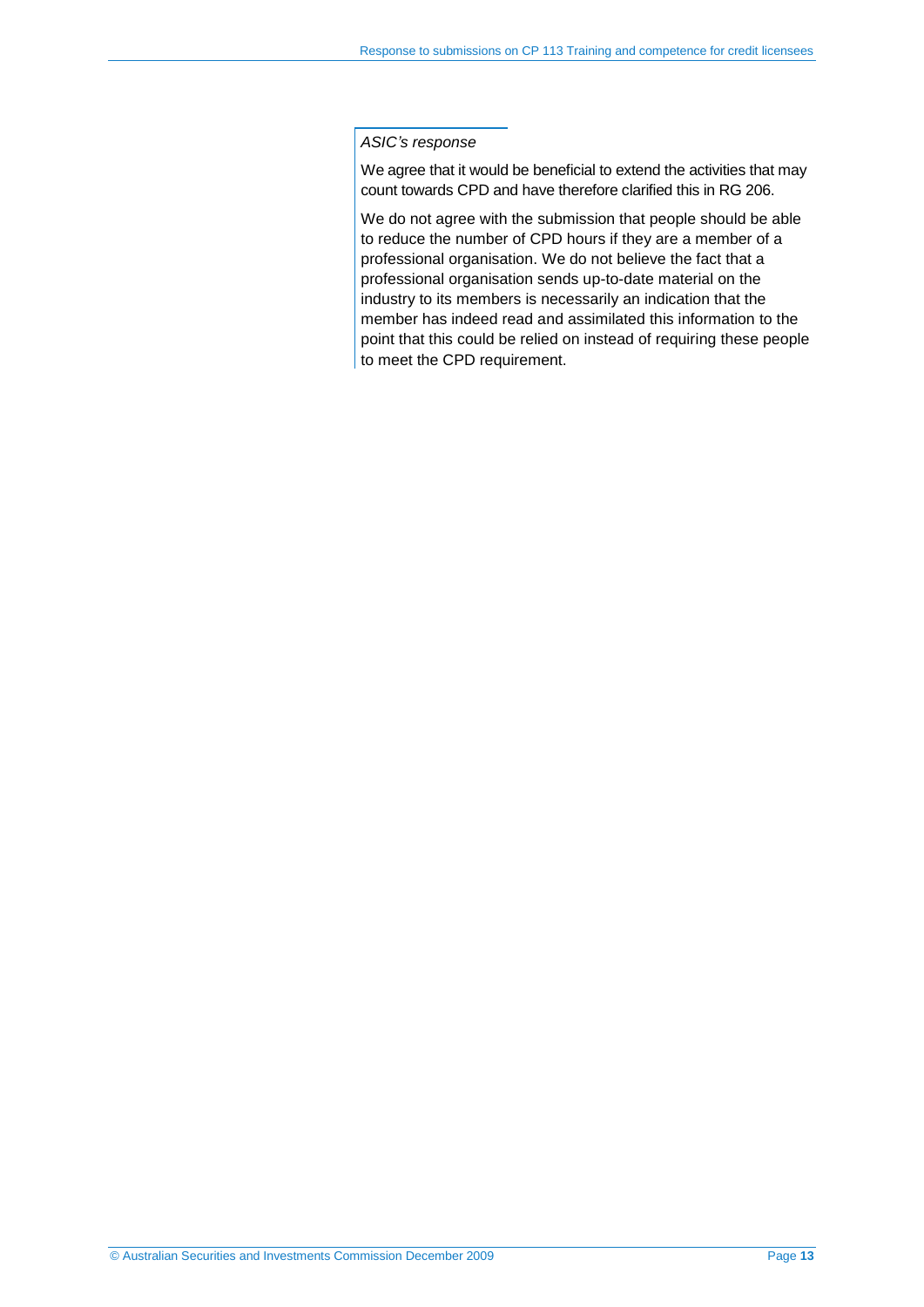# <span id="page-13-0"></span>**E Training requirements for representatives**

#### **Key points**

In CP 113, we proposed not to set specific educational prerequisites for credit representatives other than for mortgage brokers.

Some submissions expressed concerns that mortgage brokers were being singled out for special treatment.

27 In CP 113, we proposed that other than for mortgage broking businesses, we would not set specific educational prerequisites or ongoing training requirements for credit representatives. Credit licensees should assess what training and competence their representatives need and embed this in their recruitment and training systems.

- 28 One respondent disagreed with this proposal as they thought that all representatives should have a nationally recognised qualification to at least Certificate IV level, as without this the training of representatives would be inconsistent across the credit industry. In their opinion, the Certificate IV qualification courses specific to the credit industry were flexible enough to be adapted to the needs of all representatives in the industry because they were competence based rather than prescribing how people should be trained.
- 29 Some submissions expressed concern that mortgage brokers were being singled out for special treatment in relation to education requirements when compared to the rest of the industry. They thought that all credit representatives should have some kind of Certificate IV qualification and be required to complete an equal number of CPD hours to those required from mortgage brokers.

30 Other submissions were supportive of there not being specific educational prerequisites for areas other than for mortgage brokers.

#### *ASIC's response*

We are sympathetic to concerns that mortgage brokers are being singled out for special treatment in relation to educational requirements. This different treatment arises not because they represent a particularly risky area of the credit industry but rather because mortgage broking industry bodies have formulated a suitable standard that clearly works for their members and merits being extended to the rest of the mortgage broking population. There is a lack of similarly clearly defined standards applicable to the rest of the credit industry. Also, the lack of specific qualifications tailored to other areas of the industry make it very difficult to prescribe suitable minimum qualifications that can be applied to the remainder of the credit industry.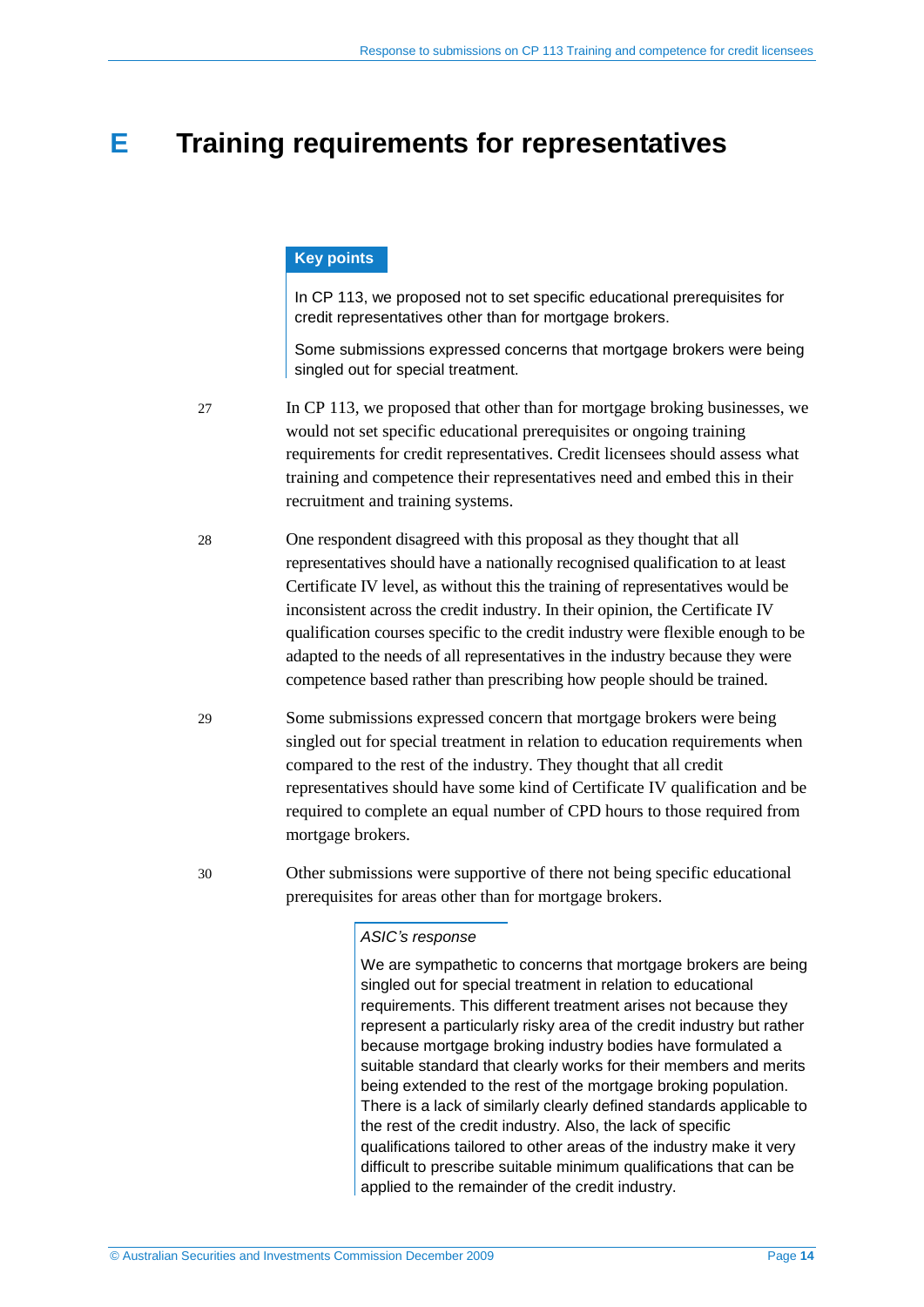We have modified our proposal and will not mandate particular educational requirements for any credit representatives—however, we expect licensees to ensure that their representatives are suitably qualified to engage in the role that they are employed to perform. We note that, in the case of mortgage brokers, this is the minimum qualification of a Certificate IV in Financial Services (Finance/Mortgage Broking).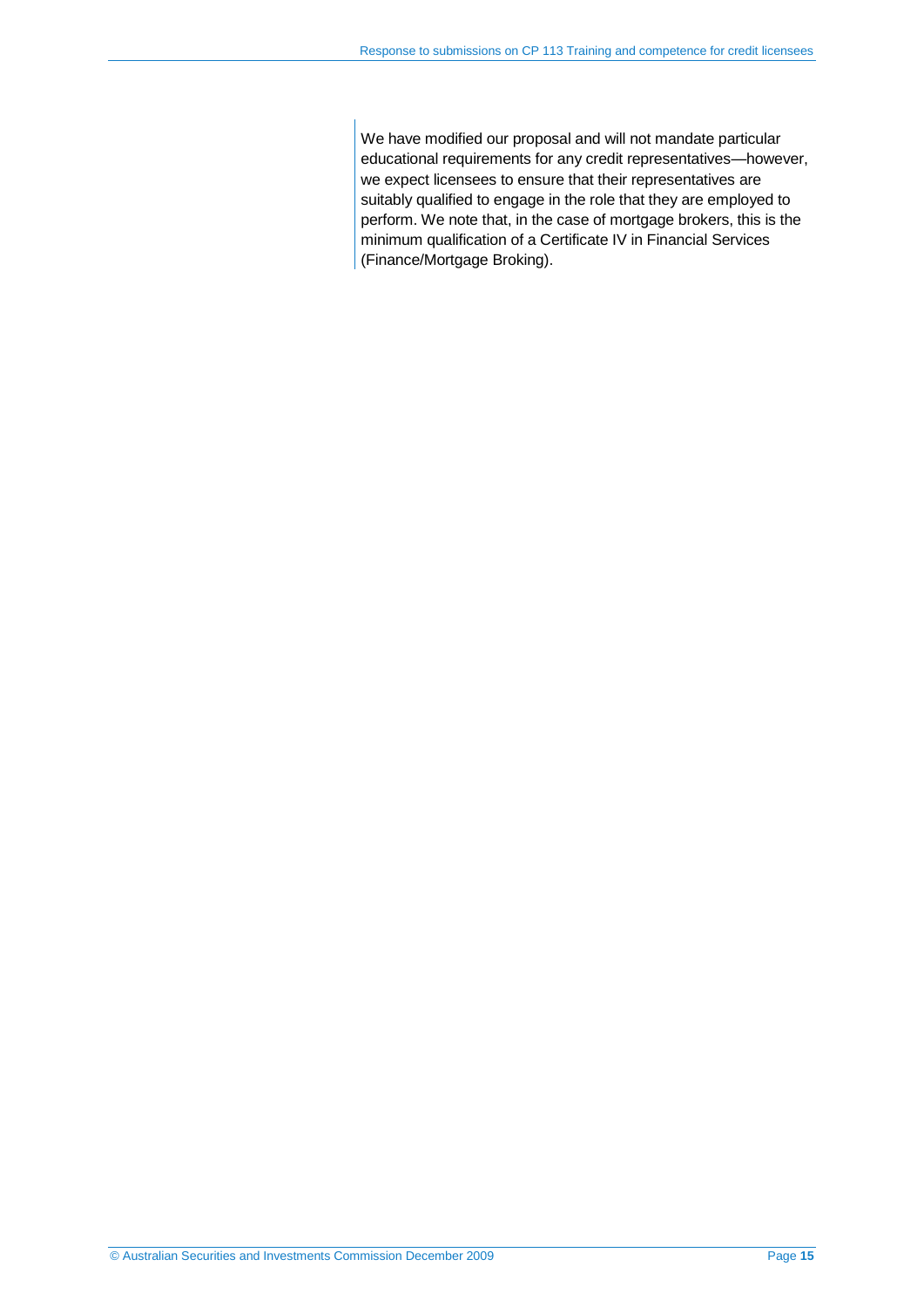# <span id="page-15-0"></span>**F Training requirements for financial planners who advise on mortgages**

#### **Key points**

Submissions were divided between those that thought financial planners ought to be exempt from the Certificate IV in Financial Services (Finance/Mortgage Broking) requirement, and those that thought all financial planners advising on mortgages should have the qualification.

- 31 In CP 113, we proposed that representatives who meet the Tier 1 training requirements in RG 146 and provide advice about mortgages incidentally to providing financial product advice would be exempt from the requirement to hold a Certificate IV in Financial Services (Finance/Mortgage Broking).
- 32 Submissions were divided between those that thought that AFS licensees who meet the Tier 1 training ought to be completely exempt from the Certificate IV requirement because the financial planning diploma is more comprehensive than any Certificate IV qualification, and those that thought a financial planner providing any advice on mortgages ought to have the Certificate IV qualification. The Financial Planning Association of Australia (FPA) considered that the financial planning diploma contained sufficient detail that only a short bridging course should be required for those planners whose activities took them into the realm of mortgage broking.
- 33 In our consultation, concerns were raised that ASIC should not exempt financial advisers from mortgage broking training because specific creditrelated competencies covered in the Certificate IV in Finance/Mortgage Broking were not adequately dealt with in the RG 146 training.

#### *ASIC's response*

We agree that Tier 1 training does not contain sufficient detail on mortgage broking to enable a financial adviser to provide competent and comprehensive mortgage broking services. We consider that when a financial planner provides advice relating to particular mortgage products, it is appropriate that they hold a Certificate IV in Financial Services (Finance/Mortgage Broking). However, we acknowledge that there are overlaps between the Financial Planning diploma and the Certificate IV in Financial Services (Finance/Mortgage Broking). We will work with industry bodies to determine appropriate exemptions in recognition of existing qualifications.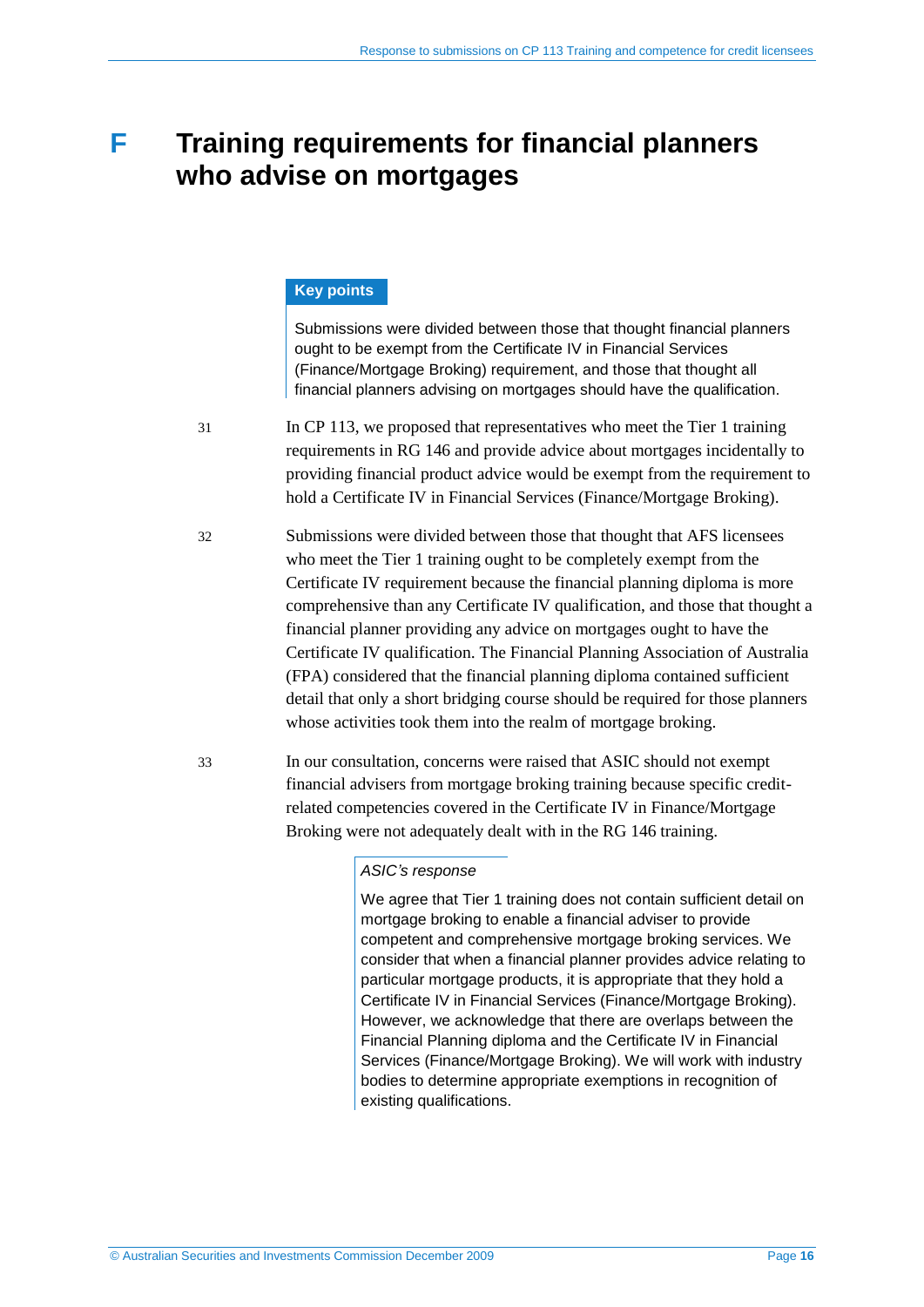# <span id="page-16-0"></span>**G How 'mortgage broker' is defined**

#### **Key points**

Respondents had mixed views on our proposal to define a mortgage broking business as one that suggests consumers borrow money secured by real property, or assists them to do so, from a person other than the credit licensee.

Some respondents thought that the definition should incorporate the concept of deriving a benefit, while others thought it would be more appropriate to align the definition with credit assistance in relation to a credit product secured by real property. We have modified our proposal based on this feedback.

- 34 In CP 113, we defined a mortgage broking business as one that suggests consumers borrow money secured by real property, or assists them to do so, from a person other than the credit licensee. If a credit licensee provides mortgage broking services, then specific training requirements apply.
- 35 One respondent stated that it was not helpful defining a mortgage broking business as opposed to defining mortgage brokers themselves, as it was the individual mortgage broker who gave suggestions or assistance to the consumer, not the business. A few respondents were concerned that the definition captured financial planners in their day-to-day roles when they suggested a person obtain a new loan, even if they did not recommend a particular product. They considered this kind of advice to be peripheral to what mortgage broking really comprises and thought that financial planners performing this function ought not to be covered by the definition of mortgage broking such that they had to undertake further training.
- 36 Some submissions suggested incorporating the concept of deriving a benefit into the definition. They pointed out that the National Credit Act defines 'credit assistance' as when a person suggests the consumer apply for a provision of credit under a particular credit contract with a particular credit provider, or assists them to do so, and that ASIC's definition of mortgage broker was far wider than this.
- 37 A few submissions said that it would be better to align the definition of mortgage broker with that of credit assistance in the National Credit Act, and that this would be achieved by incorporating into it the concept of deriving a benefit. This would then tie the 'suggesting' or 'assisting' to the requirement for this to be in relation to a particular product (i.e. a mortgage broker would only recommend a particular product if they were to receive a benefit or a commission from doing so). Some financial advisers did not believe that incorporating this concept would assist with their concerns. Their view was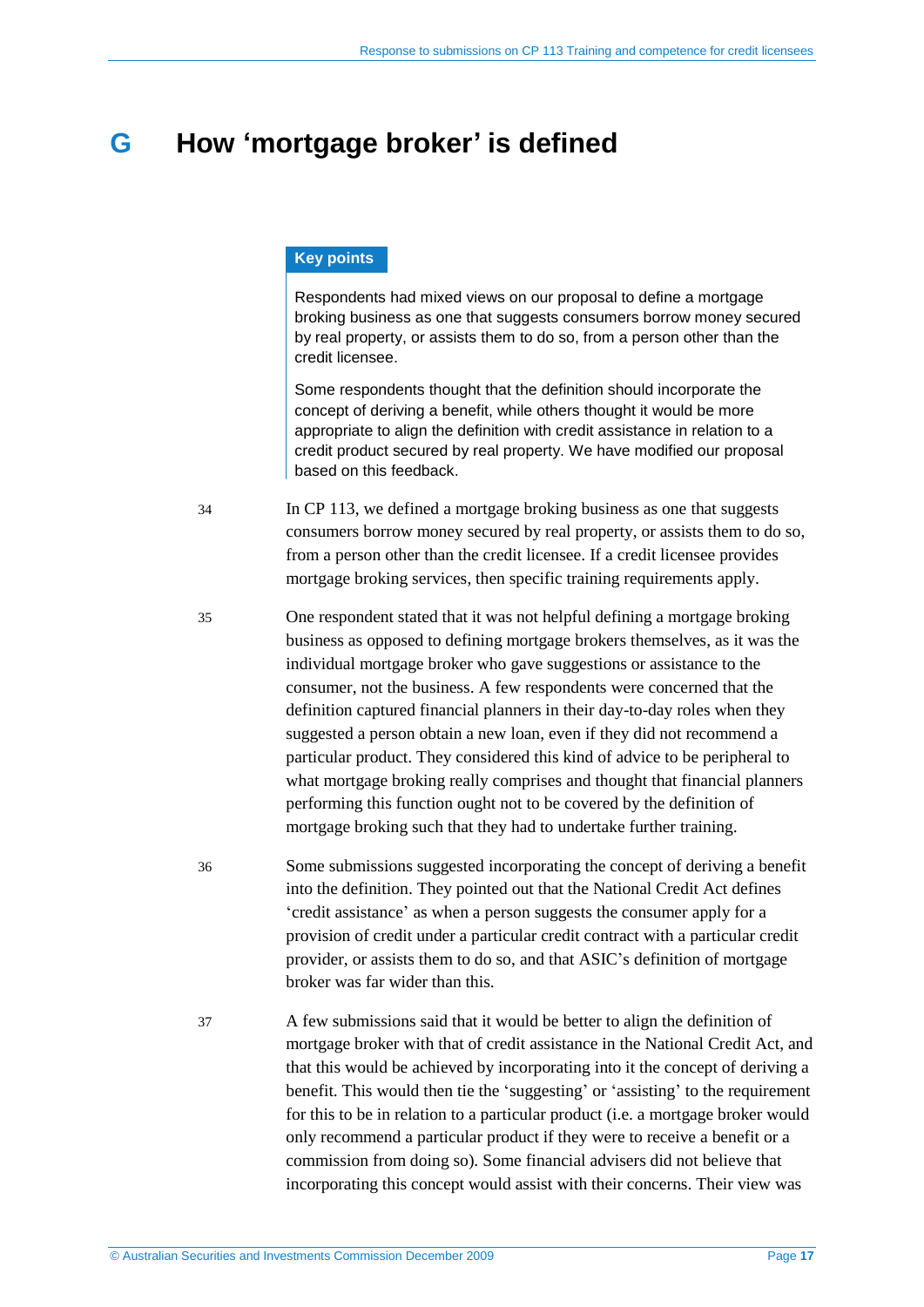that financial advisers who receive commissions or referral fees from introducing a client to a mortgage broker are only providing financial advice services, not mortgage broking, and should be exempt.

38 Other submissions did not consider that incorporating the concept of deriving a benefit into the definition was helpful as they believed that whether or not a benefit was derived did not affect the activity being undertaken. They thought that 'mortgage broker' ought not to be defined, as it is a term that is understood in the industry.

#### *ASIC's response*

We have modified our proposal and defined a mortgage broker as a person giving credit assistance in relation to a credit product secured by real property. 'Credit assistance' is defined in s8 and should capture all activities where a particular home loan with a particular lender is discussed. Such activity is likely to have a significant impact on consumers, regardless of whether or not the person providing this assistance is receiving a commission or fee. This activity should therefore require a specific qualification in mortgage broking that informs the mortgage broker about the duties owed to the consumer in providing advice on a mortgage.

We have provided some examples in RG 206 of activities that may or may not be considered mortgage broking to assist financial planners in working out when the training requirements apply to them.